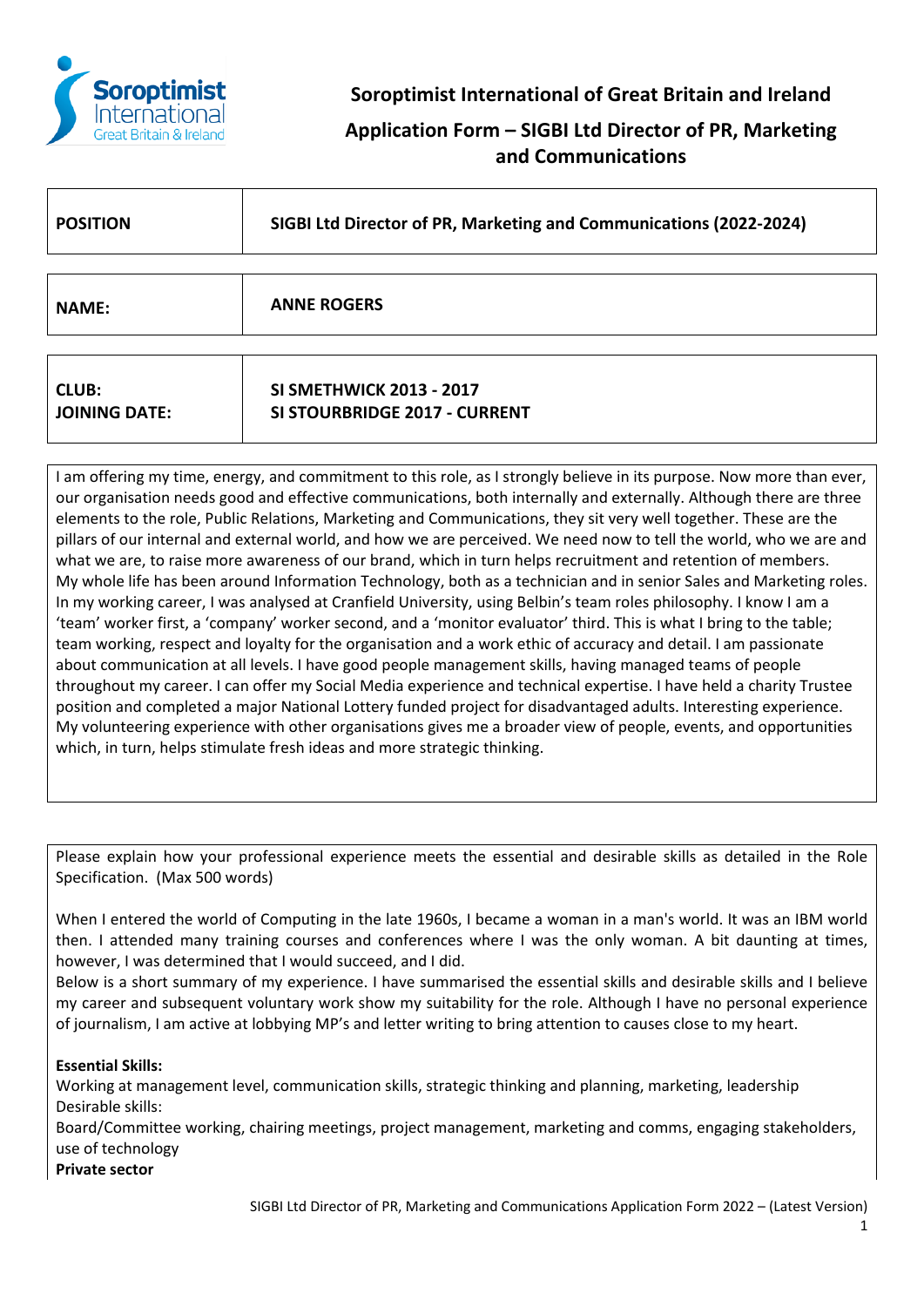Appointed the first woman manager at **Sandvik Ltd.** Required all HR paperwork to be changed – everything was 'he' As Computer Operations Manager, responsible for a budget of £2.5m and 25 staff. Manufacturing environment. As District Sales Manager at **Computer Associates**, responsible for 8 staff and a team target of £3.9m, selling computer software – achieved

As Business Services Manager, **Granada Computer Services,** responsible for a team of 260 sales managers and engineers, £28m budget. Full profit and loss accountability. Staff administration and training.

As Section Manager, **Marks & Spencer –** responsible for 18 staff in menswear and when on the evening shift, the whole store at Merry Hill Dudley. 70 staff and target of £9m sales. Team management, performance coaching.

# **Charity Sector**

## **Project Manager for Focus Birmingham (part of BNIB/RNIB)**

Managed a three-year Lottery funded project (£170k) to place disadvantaged young adults into employment or voluntary work. Duties included one to one coaching, mentoring, and training using motivational mapping and visualisation techniques. Working with partners such as Pertemps, JobCentre Plus, Remploy, Birmingham Chamber, to help visually impaired/disabled young adults.

## **Trustee for Focus Birmingham**

A strategic role, reviewing Marketing and Communications, Recommending income diversification and fundraising. Developing partnerships and external relationships with third parties. An ambassador's role.

Member of the Business Development & Partnerships sub-Committee.

Communications: Internal and external, including new website procurement and management. WordPress training for senior management

# **SIGBI Committees: Centenary, Llandudno, Belfast**

## **MAR FCC and MAR President, Communications Officer roles**

My participation and involvement in these SIGBI roles demonstrate my skills in team leadership, strategic planning, project management, communication, and technology.

Please use this space to include any other information in support of your application that you have not already entered on this form. (Max 200 words)

**I have already given some thought to the role, and these are my initial discussion points:**

An external marketing plan needs to be created and executed without delay. Raising awareness of our brand and work is of paramount importance for recruitment and retention. This role must work closely with Membership Director.

Recruitment of a PR Spokesperson, ideally with links to press and social media experience. Issue press releases at least once a month. Consistent and regular social media awareness campaigns.

Develop and improve working partnerships with other women's groups, service organisations and local councils.

Fast response to world-changing events like Ukraine and Afghanistan. It's not enough to publish 'where we stand' on our website. We must be proactive, deliver our message quickly and concisely and follow up

More lobbying of government. Engagement of local MP's. Identify a club or regional contact and make it their mission. What do we want them to do? Be clear about our objectives.

Social Media strategy – Align the strategy to SIGBI's objectives. Brand awareness. Do we have a Communications plan? If so, have we communicated it down to the regions? If not, how can we deliver a consistent message?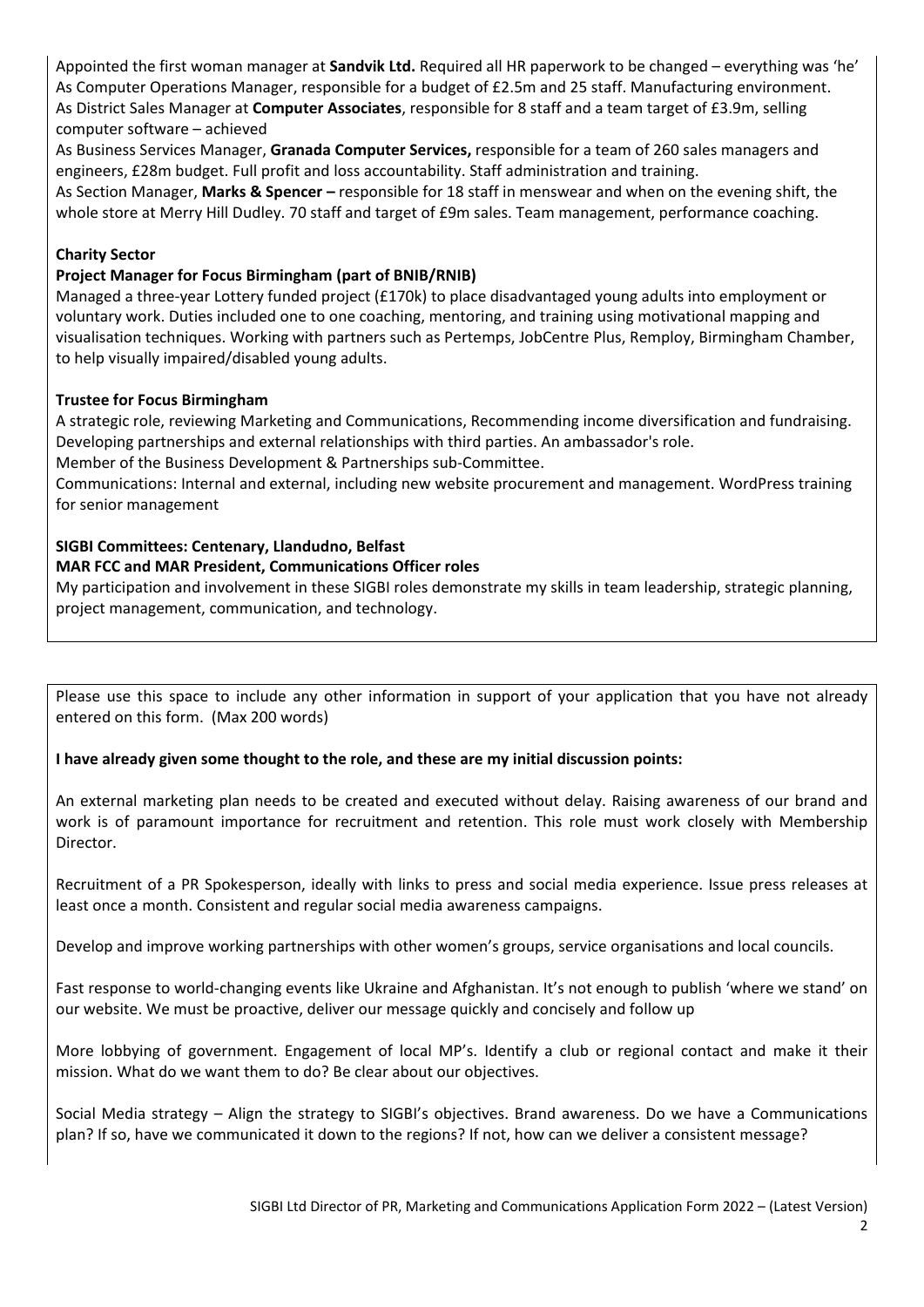Social media ambassadors with their objectives to target a list of organisations both locally and nationally that we wish to get closer to.

Office held at Club/Region/NA/Network/Federation Level (**MOST RECENT FIRST**)

President – SI Midland Arden Region 2021-2022 FCC – SI Midland Arden Region 2020-2022 Communications Officer – SI Midland Arden Region 2020 - current Belfast Conference Committee 2021-2022 Llandudno Conference Committee 2020-2021 Communications & Press Officer SI Stourbridge 2020 - current President - SI Stourbridge 2019-2020 Centenary Working Party 2019-2021 Social Media Champion – SI Midland Arden Region 2018 – 2020 News & Views Editor SI Midland Arden Region 2018-2020

Please include a list of all Directorships and Trustee positions that you currently hold or have held previously in the past 10 years.

Trustee – Focus Birmingham July 2013-2015

#### **Declaration**

All the information I have provided is true and correct. I understand that any misrepresentation or non-disclosure of any kind may jeopardise my application or position as a director and could mean that consequently this data is shared with Companies House. I also authorise SIGBI Limited to place my non-confidential information on the members' only section of the SIGBI website, as part of the election process, on the understanding that it will be removed as soon as the election is over.

I declare:

- I am willing to act as a Director of Soroptimist International Great Britain and Ireland (SIGBI) Limited, a charitable company limited by guarantees and registered with Companies House in England and Wales and the Charity Commission for England and Wales.
- I am qualified to act as a director of a company limited by guarantee registered with Companies House in  $\bullet$ England and Wales.
- I am qualified to act as a Trustee of a charity registered with the Charity Commission for England and Wales.  $\triangle$

Signed

Date

| A | Mane  |                                            |
|---|-------|--------------------------------------------|
|   | March | $\bigcirc$ $\bigcirc$ $\bigcirc$<br>$\sim$ |